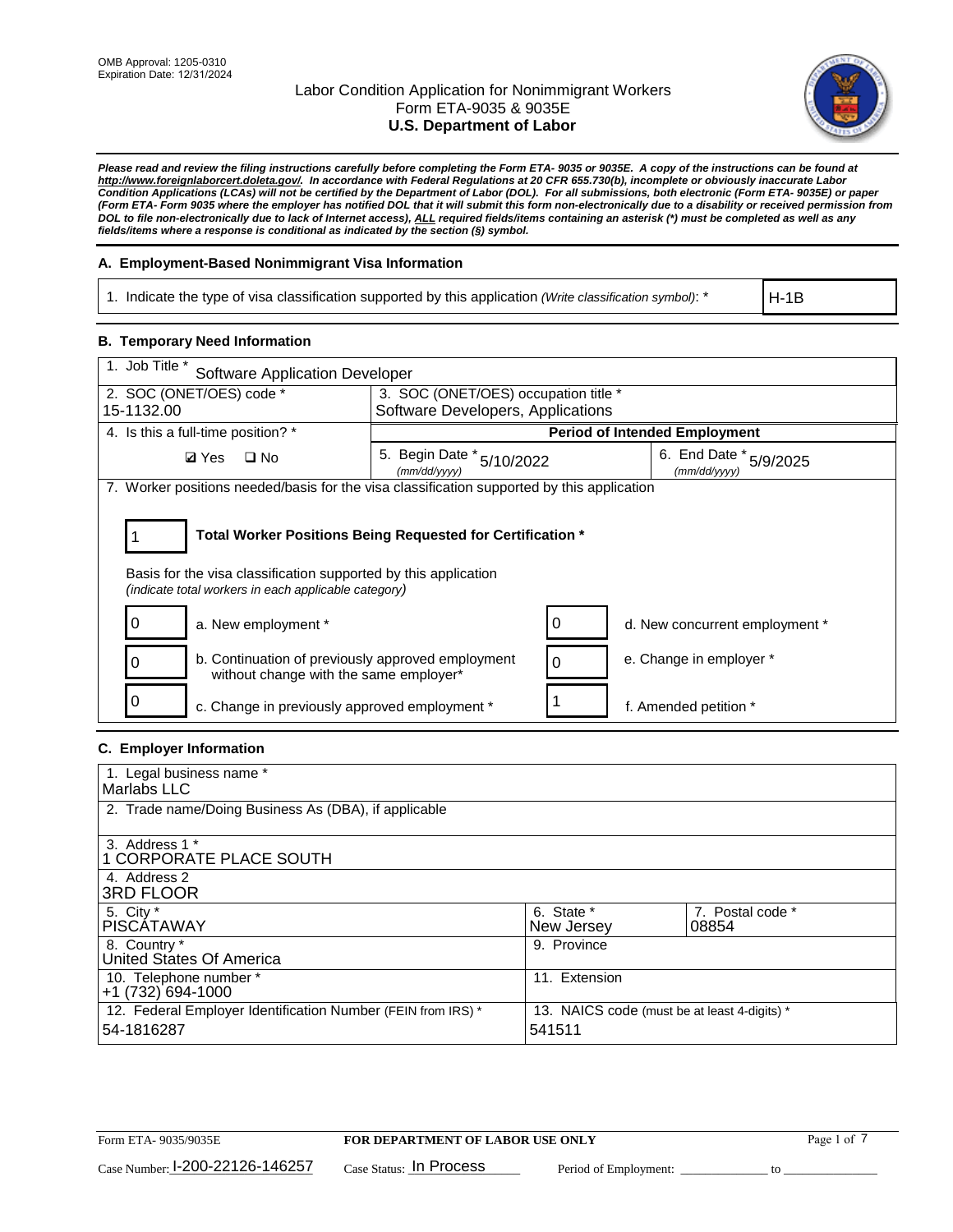

## **D. Employer Point of Contact Information**

**Important Note**: The information contained in this Section must be that of an employee of the employer who is authorized to act on behalf of the employer in labor certification matters. The information in this Section must be different from the agent or attorney information listed in Section E, unless the attorney is an employee of the employer.

| 1. Contact's last (family) name *               | 2. First (given) name * |                          | 3. Middle name(s)         |
|-------------------------------------------------|-------------------------|--------------------------|---------------------------|
| Vidyadharan                                     | Sanjay                  |                          |                           |
| 4. Contact's job title *<br>Chief Legal Officer |                         |                          |                           |
| 5. Address 1 *<br>1 CORPORATE PLACE SOUTH       |                         |                          |                           |
| 6. Address 2<br><b>3RD FLOOR</b>                |                         |                          |                           |
| 7. City *<br><b>PISCÁTAWAY</b>                  |                         | 8. State *<br>New Jersey | 9. Postal code *<br>08854 |
| 10. Country *<br>United States Of America       |                         | 11. Province             |                           |
| 12. Telephone number *                          | 13. Extension           | 14. E-Mail address       |                           |
| +1 (732) 694-1000                               | 1600                    | sanjay@marlabs.com       |                           |

# **E. Attorney or Agent Information (If applicable)**

**Important Note**: The employer authorizes the attorney or agent identified in this section to act on its behalf in connection with the filing of this application.

| 1. Is the employer represented by an attorney or agent in the filing of this application? *<br>If "Yes," complete the remainder of Section E below. |                         |              |                               |                   |                                                      | <b>ØNo</b> |
|-----------------------------------------------------------------------------------------------------------------------------------------------------|-------------------------|--------------|-------------------------------|-------------------|------------------------------------------------------|------------|
| 2. Attorney or Agent's last (family) name §                                                                                                         | 3. First (given) name § |              |                               | 4. Middle name(s) |                                                      |            |
| 5. Address 1 §                                                                                                                                      |                         |              |                               |                   |                                                      |            |
| 6. Address 2                                                                                                                                        |                         |              |                               |                   |                                                      |            |
| 7. City §                                                                                                                                           |                         | 8. State §   |                               |                   | 9. Postal code §                                     |            |
| 10. Country §                                                                                                                                       |                         | 11. Province |                               |                   |                                                      |            |
| 12. Telephone number §                                                                                                                              | 13. Extension           |              | 14. E-Mail address            |                   |                                                      |            |
| 15. Law firm/Business name §                                                                                                                        |                         |              | 16. Law firm/Business FEIN §  |                   |                                                      |            |
| 17. State Bar number (only if attorney) §                                                                                                           |                         |              | standing (only if attorney) § |                   | 18. State of highest court where attorney is in good |            |
| 19. Name of the highest State court where attorney is in good standing (only if attorney) §                                                         |                         |              |                               |                   |                                                      |            |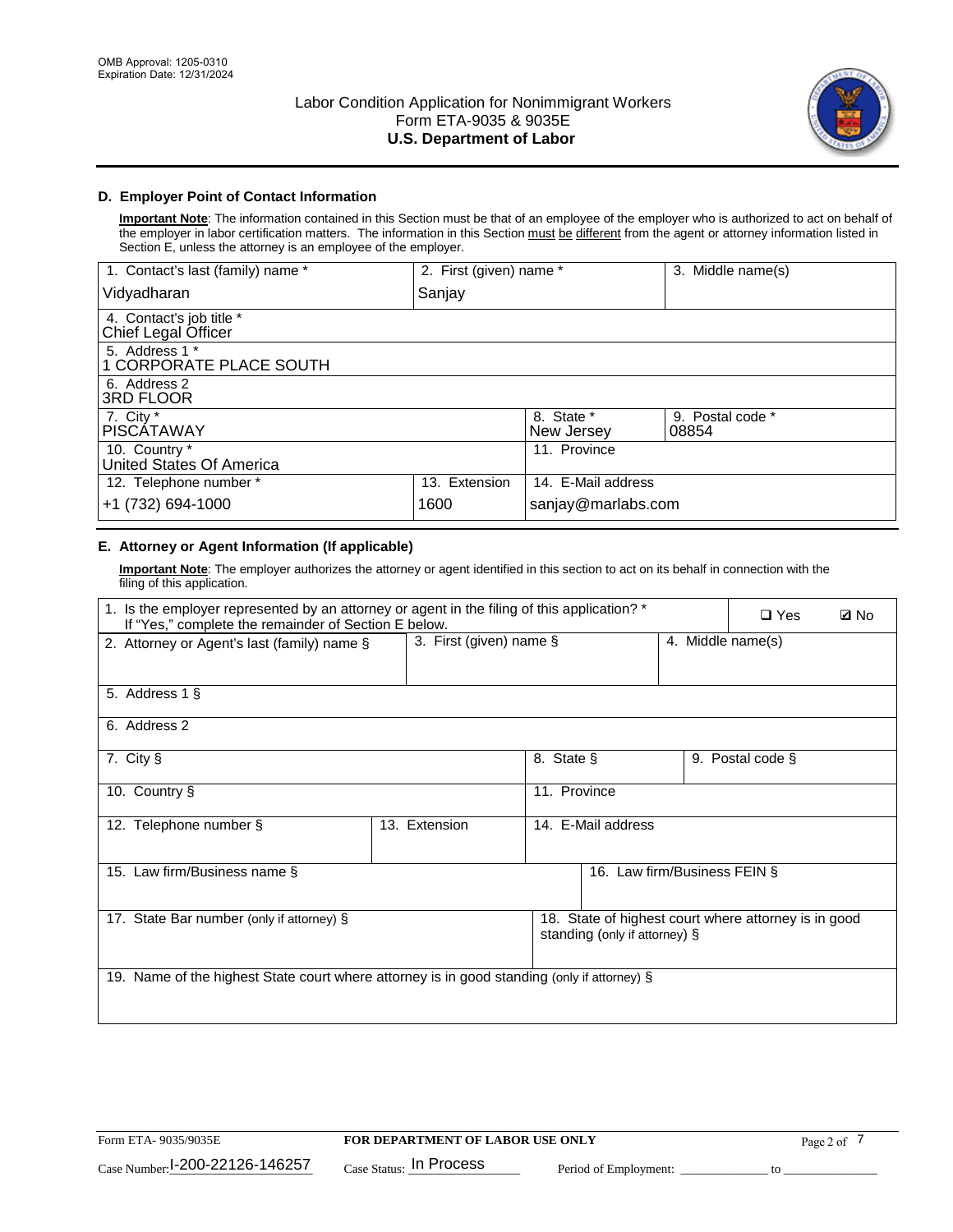

#### **F. Employment and Wage Information**

**Important Note**: The employer must define the intended place(s) of employment with as much geographic specificity as possible. Each intended place(s) of employment listed below must be the worksite or physical location where the work will actually be performed and cannot be a P.O. Box. The employer must identify all intended places of employment, including those of short duration, on the LCA. 20 CFR 655.730(c)(5). If the employer is submitting this form non-electronically and the work is expected to be performed in more than one location, an attachment must be submitted in order to complete this section. An employer has the option to use either a single Form ETA-9035/9035E or multiple forms to disclose all intended places of employment. If the employer has more than ten (10) intended places of employment at the time of filing this application, the employer must file as many additional LCAs as are necessary to list all intended places of employment. See the form instructions for further information about identifying all intended places of employment.

#### a.*Place of Employment Information* 1

|                                                                              | 1. Enter the estimated number of workers that will perform work at this place of employment under<br>the LCA.*                 |  | 1                                        |                      |                          |              |  |  |
|------------------------------------------------------------------------------|--------------------------------------------------------------------------------------------------------------------------------|--|------------------------------------------|----------------------|--------------------------|--------------|--|--|
|                                                                              | 2. Indicate whether the worker(s) subject to this LCA will be placed with a secondary entity at this<br>place of employment. * |  |                                          |                      | <b>Ø</b> Yes             | $\square$ No |  |  |
|                                                                              | 3. If "Yes" to question 2, provide the legal business name of the secondary entity. §                                          |  |                                          |                      |                          |              |  |  |
|                                                                              | Samsung SDSA                                                                                                                   |  |                                          |                      |                          |              |  |  |
|                                                                              | 4. Address 1 *<br>55 Challenger Rd,                                                                                            |  |                                          |                      |                          |              |  |  |
|                                                                              | 5. Address 2                                                                                                                   |  |                                          |                      |                          |              |  |  |
|                                                                              | 6. City $*$<br>7. County *<br><b>Ridgefield Park</b><br>Hudson <sup>®</sup>                                                    |  |                                          |                      |                          |              |  |  |
| 8. State/District/Territory *<br>9. Postal code *<br>New Jersey<br>07660     |                                                                                                                                |  |                                          |                      |                          |              |  |  |
| 10. Wage Rate Paid to Nonimmigrant Workers *<br>10a. Per: (Choose only one)* |                                                                                                                                |  |                                          |                      |                          |              |  |  |
|                                                                              | □ Hour □ Week □ Bi-Weekly □ Month □ Year<br>From* \$101800 00<br>To: $\mathsf{\$}$                                             |  |                                          |                      |                          |              |  |  |
|                                                                              | 11. Prevailing Wage Rate *<br>11a. Per: (Choose only one)*                                                                     |  |                                          |                      |                          |              |  |  |
|                                                                              | 101754 00<br>$\mathbf{\$}$                                                                                                     |  | □ Hour □ Week □ Bi-Weekly □ Month ☑ Year |                      |                          |              |  |  |
|                                                                              | Questions 12-14. Identify the source used for the prevailing wage (PW) (check and fully complete only one): *                  |  |                                          |                      |                          |              |  |  |
| 12.                                                                          | A Prevailing Wage Determination (PWD) issued by the Department of Labor                                                        |  |                                          |                      | a. PWD tracking number § |              |  |  |
| 13.                                                                          | A PW obtained independently from the Occupational Employment Statistics (OES) Program                                          |  |                                          |                      |                          |              |  |  |
| $\blacktriangledown$                                                         | a. Wage Level (check one): §                                                                                                   |  |                                          | b. Source Year §     |                          |              |  |  |
|                                                                              | ☑ ⊪<br>$\square$ $\square$<br>$\square$ IV<br>$\Box$ N/A<br>□⊥                                                                 |  |                                          | 7/1/2021 - 6/30/2022 |                          |              |  |  |
| 14.                                                                          | A PW obtained using another legitimate source (other than OES) or an independent authoritative source                          |  |                                          |                      |                          |              |  |  |
|                                                                              | a. Source Type (check one): §<br>b. Source Year §<br>$\Box$ CBA<br>$\Box$ DBA<br>$\square$ SCA<br>$\Box$ Other/ PW Survey      |  |                                          |                      |                          |              |  |  |
|                                                                              | c. If responded "Other/ PW Survey" in question 14.a, enter the name of the survey producer or publisher §                      |  |                                          |                      |                          |              |  |  |
|                                                                              | d. If responded "Other/ PW Survey" in question 14.a, enter the title or name of the PW survey §                                |  |                                          |                      |                          |              |  |  |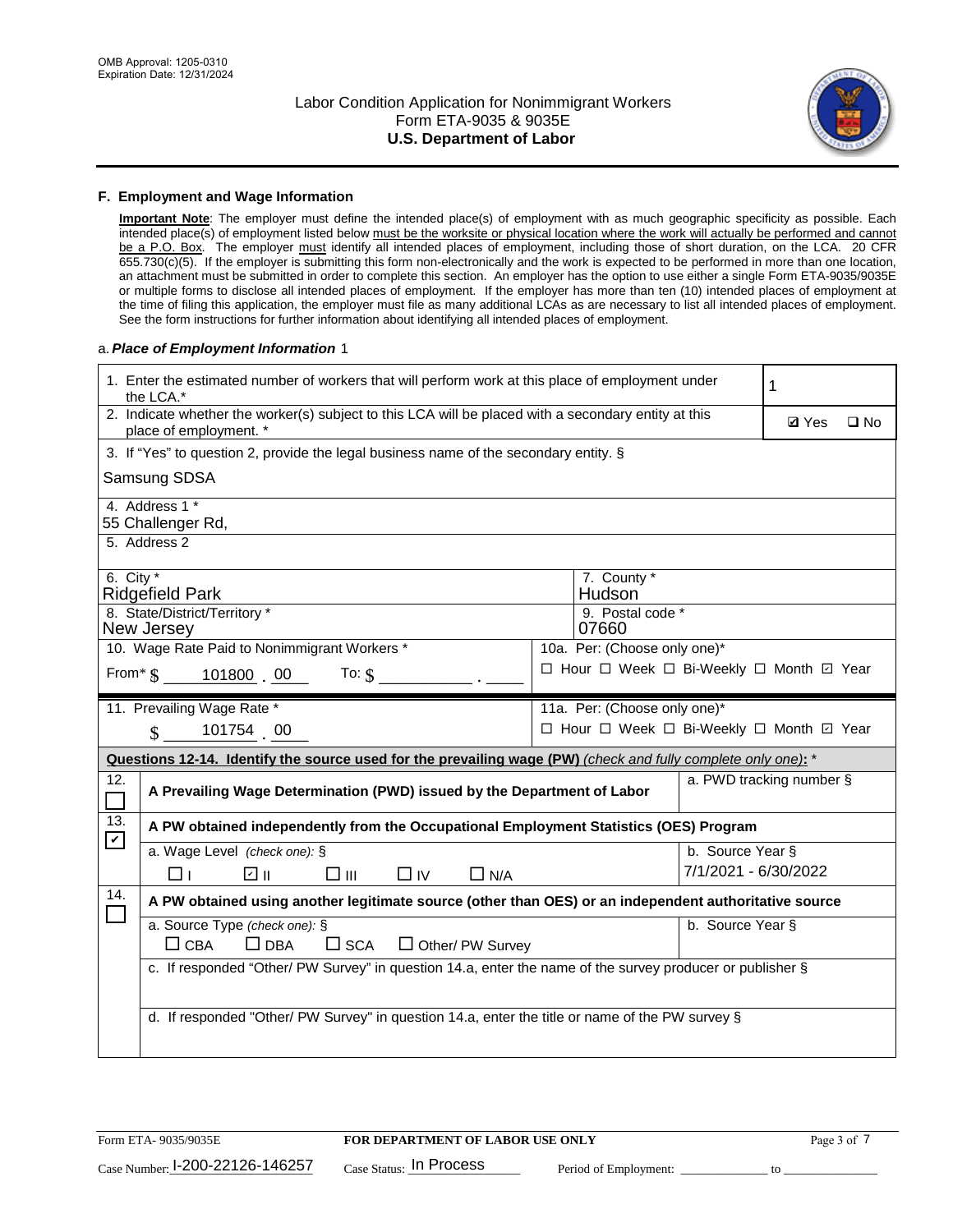

# **G. Employer Labor Condition Statements**

! *Important Note:* In order for your application to be processed, you MUST read Section G of the Form ETA-9035CP - General Instructions for the 9035 & 9035E under the heading "Employer Labor Condition Statements" and agree to all four (4) labor condition statements summarized below:

- (1) **Wages:** The employer shall pay nonimmigrant workers at least the prevailing wage or the employer's actual wage, whichever is higher, and pay for non-productive time. The employer shall offer nonimmigrant workers benefits and eligibility for benefits provided as compensation for services on the same basis as the employer offers to U.S. workers. The employer shall not make deductions to recoup a business expense(s) of the employer including attorney fees and other costs connected to the performance of H-1B, H-1B1, or E-3 program functions which are required to be performed by the employer. This includes expenses related to the preparation and filing of this LCA and related visa petition information. 20 CFR 655.731;
- (2) **Working Conditions:** The employer shall provide working conditions for nonimmigrants which will not adversely affect the working conditions of workers similarly employed. The employer's obligation regarding working conditions shall extend for the duration of the validity period of the certified LCA or the period during which the worker(s) working pursuant to this LCA is employed by the employer, whichever is longer. 20 CFR 655.732;
- (3) **Strike, Lockout, or Work Stoppage:** At the time of filing this LCA, the employer is not involved in a strike, lockout, or work stoppage in the course of a labor dispute in the occupational classification in the area(s) of intended employment. The employer will notify the Department of Labor within 3 days of the occurrence of a strike or lockout in the occupation, and in that event the LCA will not be used to support a petition filing with the U.S. Citizenship and Immigration Services (USCIS) until the DOL Employment and Training Administration (ETA) determines that the strike or lockout has ended. 20 CFR 655.733; and
- (4) **Notice:** Notice of the LCA filing was provided no more than 30 days before the filing of this LCA or will be provided on the day this LCA is filed to the bargaining representative in the occupation and area of intended employment, or if there is no bargaining representative, to workers in the occupation at the place(s) of employment either by electronic or physical posting. This notice was or will be posted for a total period of 10 days, except that if employees are provided individual direct notice by e-mail, notification need only be given once. A copy of the notice documentation will be maintained in the employer's public access file. A copy of this LCA will be provided to each nonimmigrant worker employed pursuant to the LCA. The employer shall, no later than the date the worker(s) report to work at the place(s) of employment, provide a signed copy of the certified LCA to the worker(s) working pursuant to this LCA. 20 CFR 655.734.

1. **I have read and agree to** Labor Condition Statements 1, 2, 3, and 4 above and as fully explained in Section G of the Form ETA-9035CP – General Instructions for the 9035 & 9035E and the Department's regulations at 20 CFR 655 Subpart H. \*

**Ø**Yes ロNo

### **H. Additional Employer Labor Condition Statements –H-1B Employers ONLY**

!**Important Note***:* In order for your H-1B application to be processed, you MUST read Section H – Subsection 1 of the Form ETA 9035CP – General Instructions for the 9035 & 9035E under the heading "Additional Employer Labor Condition Statements" and answer the questions below.

#### *a. Subsection 1*

| 1. At the time of filing this LCA, is the employer H-1B dependent? §                                                                                                                                                                                            |            | ⊡ Yes | $\square$ No |  |
|-----------------------------------------------------------------------------------------------------------------------------------------------------------------------------------------------------------------------------------------------------------------|------------|-------|--------------|--|
| 2. At the time of filing this LCA, is the employer a willful violator? $\S$                                                                                                                                                                                     |            |       | ⊡ No         |  |
| 3. If "Yes" is marked in questions H.1 and/or H.2, you must answer "Yes" or "No" regarding<br>whether the employer will use this application ONLY to support H-1B petitions or extensions of<br>status for exempt H-1B nonimmigrant workers? §                  |            |       | $\Box$ No    |  |
| 4. If "Yes" is marked in question H.3, identify the statutory basis for the<br>■ \$60,000 or higher annual wage<br>exemption of the H-1B nonimmigrant workers associated with this<br>□ Master's Degree or higher in related specialty<br>$\Box$ Both<br>LCA. § |            |       |              |  |
| H-1B Dependent or Willful Violator Employers -Master's Degree or Higher Exemptions ONLY                                                                                                                                                                         |            |       |              |  |
| 5. Indicate whether a completed Appendix A is attached to this LCA covering any H-1B<br>nonimmigrant worker for whom the statutory exemption will be based <b>ONLY</b> on attainment of a<br>Master's Degree or higher in related specialty. §                  | $\Box$ Yes | ⊡ No  | <b>Q</b> N/A |  |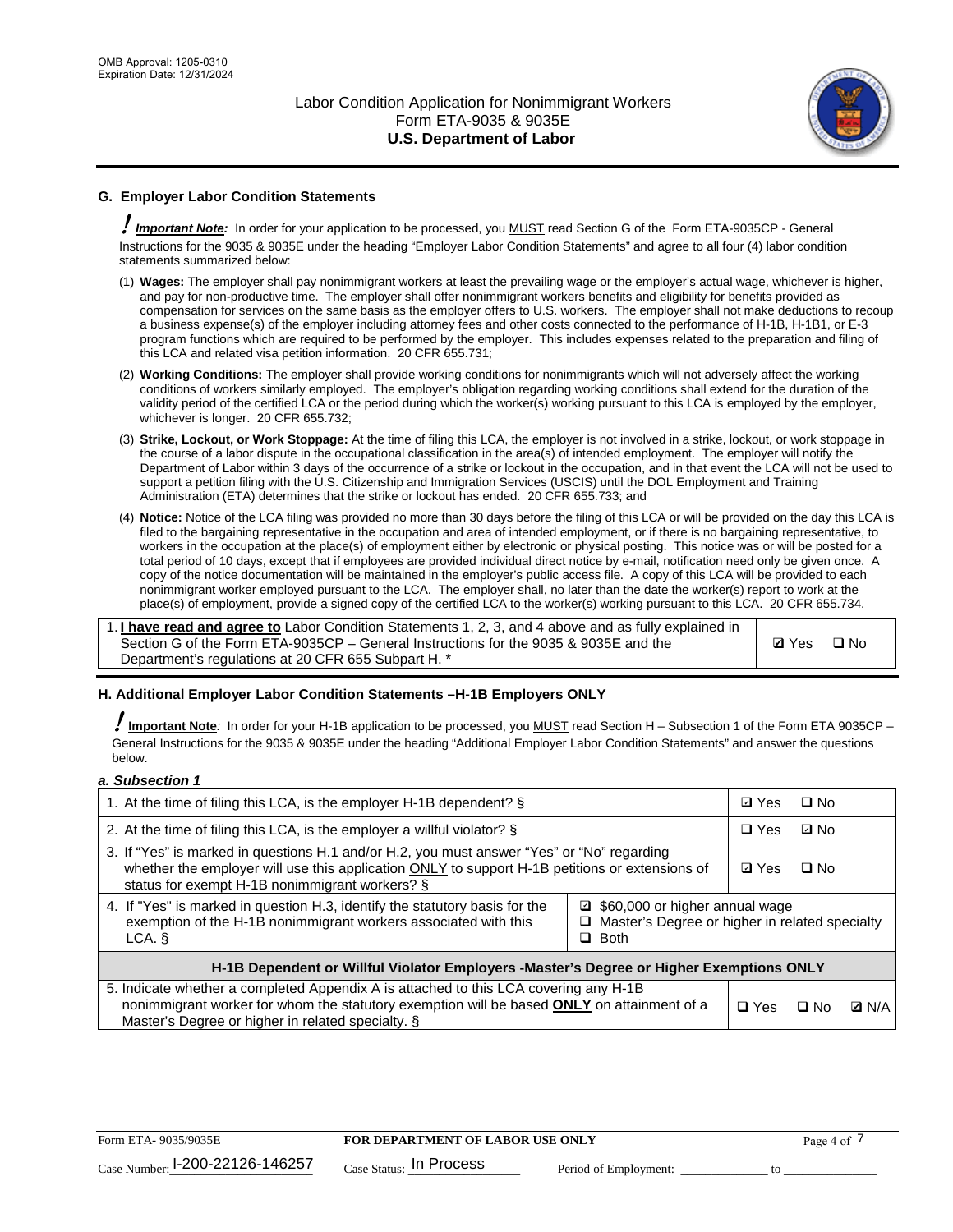

**If you marked "Yes" to questions H.a.1 (H-1B dependent) and/or H.a.2 (H-1B willful violator) and "No" to question H.a.3 (exempt H-1B nonimmigrant workers), you MUST read Section H – Subsection 2 of the Form ETA 9035CP – General Instructions for the 9035 & 9035E under the heading "Additional Employer Labor Condition Statements" and indicate your agreement to all three (3) additional statements summarized below.**

#### *b. Subsection 2*

- A. **Displacement:** An H-1B dependent or willful violator employer is prohibited from displacing a U.S. worker in its own workforce within the period beginning 90 days before and ending 90 days after the date of filing of the visa petition. 20 CFR 655.738(c);
- B. **Secondary Displacement:** An H-1B dependent or willful violator employer is prohibited from placing an H-1B nonimmigrant worker(s) with another/secondary employer where there are indicia of an employment relationship between the nonimmigrant worker(s) and that other/secondary employer (thus possibly affecting the jobs of U.S. workers employed by that other employer), unless and until the employer subject to this LCA makes the inquiries and/or receives the information set forth in 20 CFR 655.738(d)(5) concerning that other/secondary employer's displacement of similarly employed U.S. workers in its workforce within the period beginning 90 days before and ending 90 days after the date of such placement. 20 CFR 655.738(d). Even if the required inquiry of the secondary employer is made, the H-1B dependent or willful violator employer will be subject to a finding of a violation of the secondary displacement prohibition if the secondary employer, in fact, displaces any U.S. worker(s) during the applicable time period; and
- C. **Recruitment and Hiring:** Prior to filing this LCA or any petition or request for extension of status for nonimmigrant worker(s) supported by this LCA, the H-1B dependent or willful violator employer must take good faith steps to recruit U.S. workers for the job(s) using procedures that meet industry-wide standards and offer compensation that is at least as great as the required wage to be paid to the nonimmigrant worker(s) pursuant to 20 CFR 655.731(a). The employer must offer the job(s) to any U.S. worker who applies and is equally or better qualified for the job than the nonimmigrant worker. 20 CFR 655.739.

| 6. I have read and agree to Additional Employer Labor Condition Statements A, B, and C above and |       |           |
|--------------------------------------------------------------------------------------------------|-------|-----------|
| as fully explained in Section H – Subsections 1 and 2 of the Form ETA 9035CP – General           | □ Yes | $\Box$ No |
| Instructions for the 9035 & 9035E and the Department's regulations at 20 CFR 655 Subpart H. §    |       |           |

### **I. Public Disclosure Information**

! **Important Note***:* You must select one or both of the options listed in this Section.

| 1. Public disclosure information in the United States will be kept at: * |  |  |  |  |  |  |  |
|--------------------------------------------------------------------------|--|--|--|--|--|--|--|
|--------------------------------------------------------------------------|--|--|--|--|--|--|--|

**sqrt** Employer's principal place of business □ Place of employment

### **J. Notice of Obligations**

A. Upon receipt of the certified LCA, the employer must take the following actions:

- o Print and sign a hard copy of the LCA if filing electronically (20 CFR 655.730(c)(3));<br>
Maintain the original signed and certified LCA in the employer's files (20 CFR 655.7
- Maintain the original signed and certified LCA in the employer's files (20 CFR 655.705(c)(2); 20 CFR 655.730(c)(3); and 20 CFR 655.760); and
- o Make a copy of the LCA, as well as necessary supporting documentation required by the Department of Labor regulations, available for public examination in a public access file at the employer's principal place of business in the U.S. or at the place of employment within one working day after the date on which the LCA is filed with the Department of Labor (20 CFR 655.705(c)(2) and 20 CFR 655.760).
- B. The employer must develop sufficient documentation to meet its burden of proof with respect to the validity of the statements made in its LCA and the accuracy of information provided, in the event that such statement or information is challenged (20 CFR 655.705(c)(5) and 20 CFR 655.700(d)(4)(iv)).
- C. The employer must make this LCA, supporting documentation, and other records available to officials of the Department of Labor upon request during any investigation under the Immigration and Nationality Act (20 CFR 655.760 and 20 CFR Subpart I).

*I declare under penalty of perjury that I have read and reviewed this application and that to the best of my knowledge, the*  information contained therein is true and accurate. I understand that to knowingly furnish materially false information in the *preparation of this form and any supplement thereto or to aid, abet, or counsel another to do so is a federal offense punishable by fines, imprisonment, or both (18 U.S.C. 2, 1001,1546,1621).*

| 1. Last (family) name of hiring or designated official *   2. First (given) name of hiring or designated official *   3. Middle initial §<br>Vidyadharan | Saniav           |  |
|----------------------------------------------------------------------------------------------------------------------------------------------------------|------------------|--|
| 4. Hiring or designated official title *<br>Chief Legal Officer                                                                                          |                  |  |
| 5. Signature *                                                                                                                                           | 6. Date signed * |  |

| Form ETA-9035/9035E                         | <b>FOR DEPARTMENT OF LABOR USE ONLY</b> | Page 5 of 7           |  |
|---------------------------------------------|-----------------------------------------|-----------------------|--|
| $_{\text{Case Number:}}$ I-200-22126-146257 | $_{Case\; Status:}$ In Process          | Period of Employment: |  |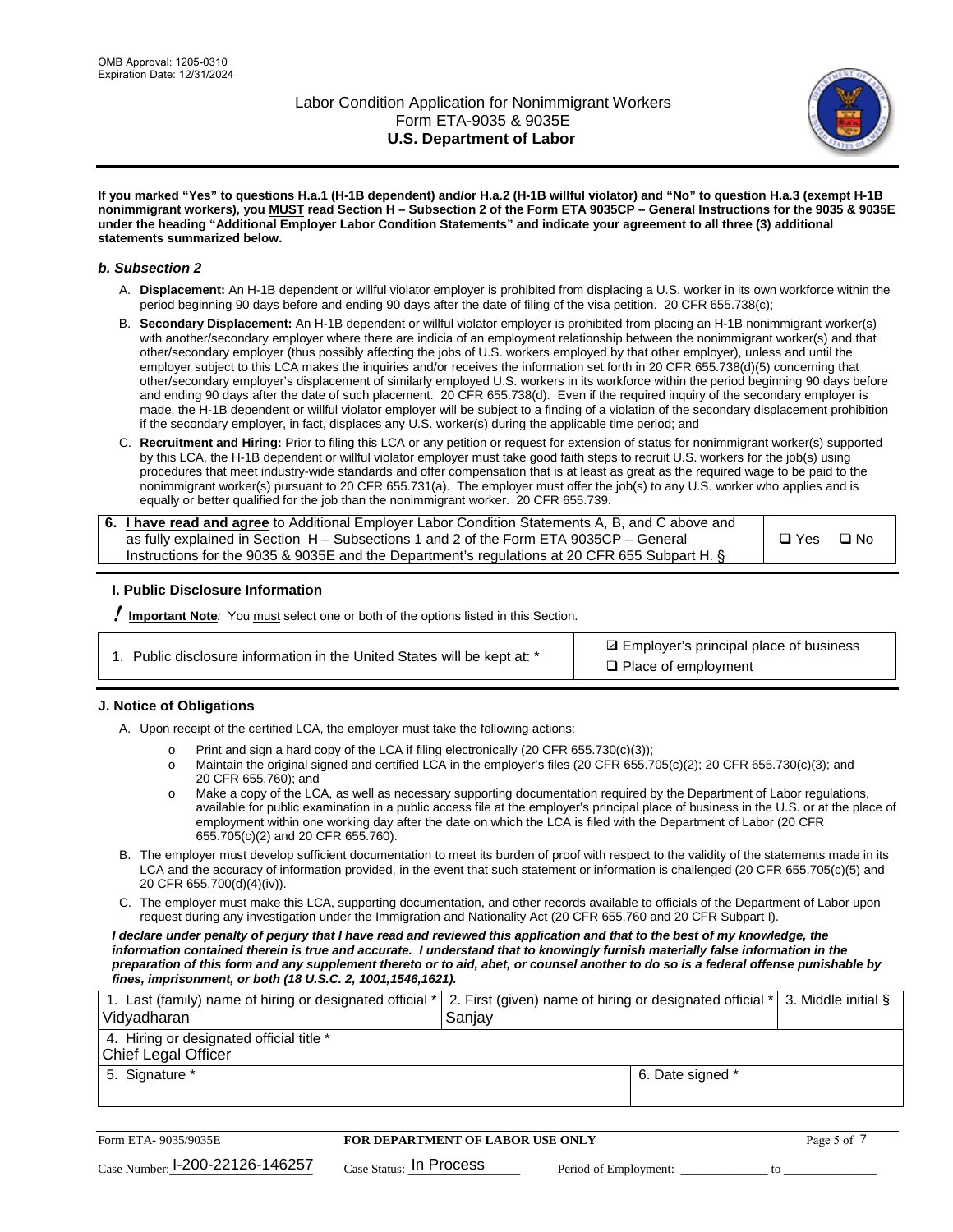

# **K. LCA Preparer**

**Important Note**: Complete this section if the preparer of this LCA is a person other than the one identified in either Section D (employer point of contact) or E (attorney or agent) of this application.

| 1. Last (family) name $\S$                                                                   | 2. First (given) name §                                                                                                                                                                                                       | 3. Middle initial                |
|----------------------------------------------------------------------------------------------|-------------------------------------------------------------------------------------------------------------------------------------------------------------------------------------------------------------------------------|----------------------------------|
| Complido                                                                                     | Marilou                                                                                                                                                                                                                       | S                                |
| 4. Firm/Business name §                                                                      |                                                                                                                                                                                                                               |                                  |
| <b>Marlabs LLC</b>                                                                           |                                                                                                                                                                                                                               |                                  |
| 5. E-Mail address §<br>Marilou@marlabs.com                                                   |                                                                                                                                                                                                                               |                                  |
| L. U.S. Government Agency Use (ONLY)                                                         |                                                                                                                                                                                                                               |                                  |
| By virtue of the signature below, the Department of Labor hereby acknowledges the following: |                                                                                                                                                                                                                               |                                  |
| This certification is valid from This certification                                          | $10$ . The contract of the contract of the contract of the contract of the contract of the contract of the contract of the contract of the contract of the contract of the contract of the contract of the contract of the co |                                  |
| Department of Labor, Office of Foreign Labor Certification                                   |                                                                                                                                                                                                                               | Certification Date (date signed) |
| I-200-22126-146257                                                                           | In Process                                                                                                                                                                                                                    |                                  |
| Case number                                                                                  | <b>Case Status</b>                                                                                                                                                                                                            |                                  |

*The Department of Labor is not the guarantor of the accuracy, truthfulness, or adequacy of a certified LCA.*

#### **M. Signature Notification and Complaints**

The signatures and dates signed on this form will not be filled out when electronically submitting to the Department of Labor for processing, but **MUST** be complete when submitting non-electronically. If the application is submitted electronically, any resulting certification **MUST** be signed *immediately upon receipt* from DOL before it can be submitted to USCIS for final processing.

Complaints alleging misrepresentation of material facts in the LCA and/or failure to comply with the terms of the LCA may be filed using the WH-4 Form with any office of the Wage and Hour Division, U.S. Department of Labor. A listing of the Wage and Hour Division offices can be obtained at www.dol.gov/whd. Complaints alleging failure to offer employment to an equally or better qualified U.S. worker, or an employer's

misrepresentation regarding such offer(s) of employment, may be filed with the U.S. Department of Justice, Civil Rights Division, Immigrant and Employee Rights Section, 950 Pennsylvania Avenue, NW, # IER, NYA 9000, Washington, DC, 20530, and additional information can be obtained at www.justice.gov. Please note that complaints should be filed with the Civil Rights Division, Immigrant and Employee Rights Section at the Department of Justice only if the violation is by an employer who is H-1B dependent or a willful violator as defined in 20 CFR 655.710(b) and 655.734(a)(1)(ii).

**For public burden statement information, please see Form ETA-9035CP General Instructions.**

| Form ETA-9035/9035E             | <b>FOR DEPARTMENT OF LABOR USE ONLY</b> | Page 6 of             |  |
|---------------------------------|-----------------------------------------|-----------------------|--|
| Case Number: 1-200-22126-146257 | . In Process<br>Case Status:            | Period of Employment: |  |